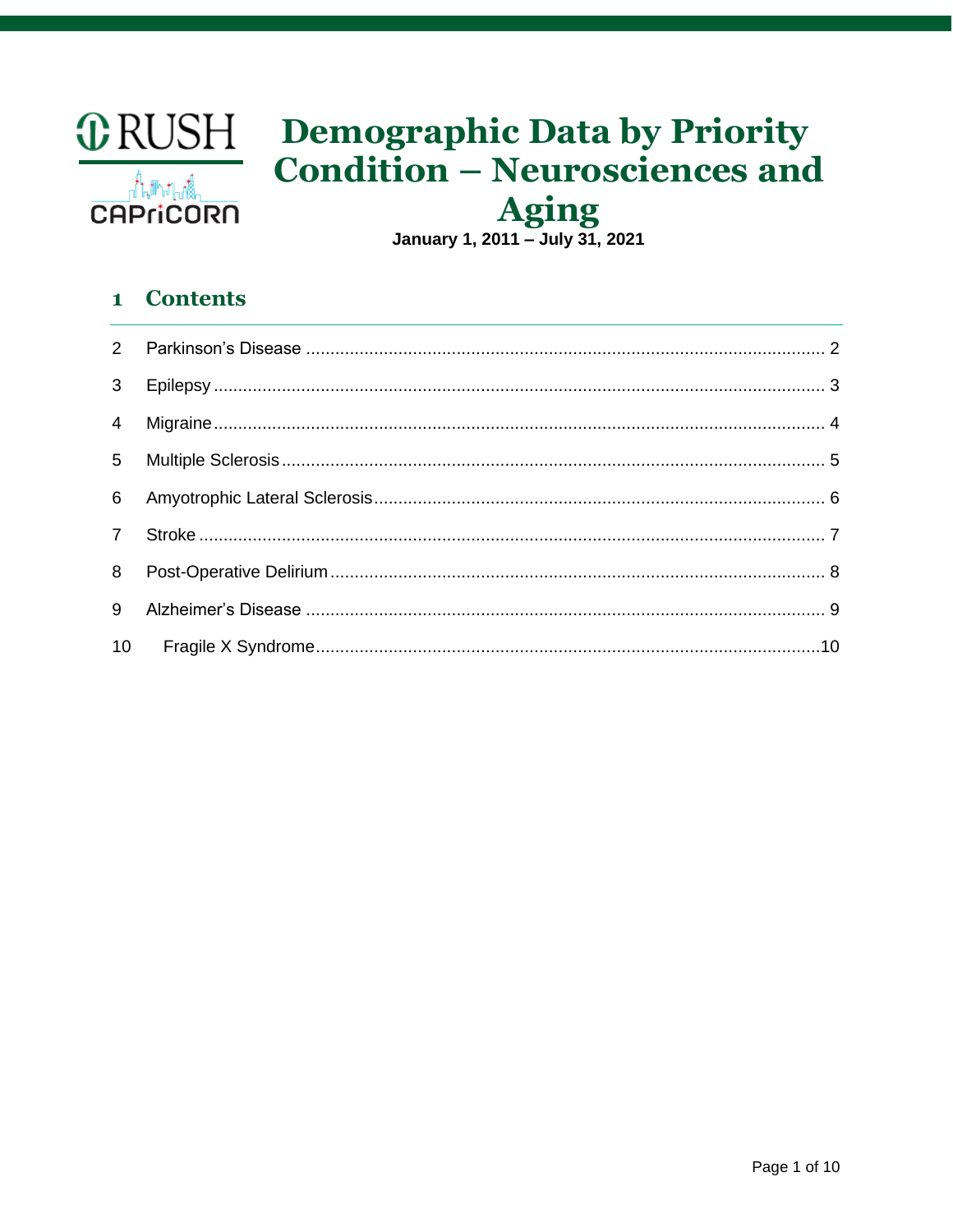# <span id="page-1-0"></span>**2 Parkinson's Disease**

### **Total Patient Count:** 6675

| Race                             | <b>Count of Unique Patients</b> |
|----------------------------------|---------------------------------|
| White                            | 5401 (80.91%)                   |
| <b>Black or African American</b> | 621 (9.30%)                     |
| Asian                            | 256 (3.84%)                     |
| Other                            | 606 (9.08%)                     |
| Unknown                          | 151 (2.26%)                     |

### **Ethnicity Count of Unique Patients**

| Hispanic or Latinx     | 589 (8.82%)   |
|------------------------|---------------|
| Not Hispanic or Latinx | 5983 (89.63%) |
| Unknown                | 103 (1.54%)   |

| ٠<br>۰. |  |
|---------|--|

| <u>Sex</u> | <b>Count of Unique Patients</b> |
|------------|---------------------------------|
| Male       | 3980 (59.63%)                   |
| Female     | 2694 (40.36%)                   |
| Unknown    | $<$ 12 (0.02%)                  |

| <18   | $<$ 12 (0.02%) |
|-------|----------------|
| 18-24 | $<$ 12 (0.03%) |
| 25-44 | 67 (1.00%)     |
| 45-64 | 1032 (15.46%)  |
| 65-74 | 2099 (31.45%)  |
| >75   | 3474 (52.04%)  |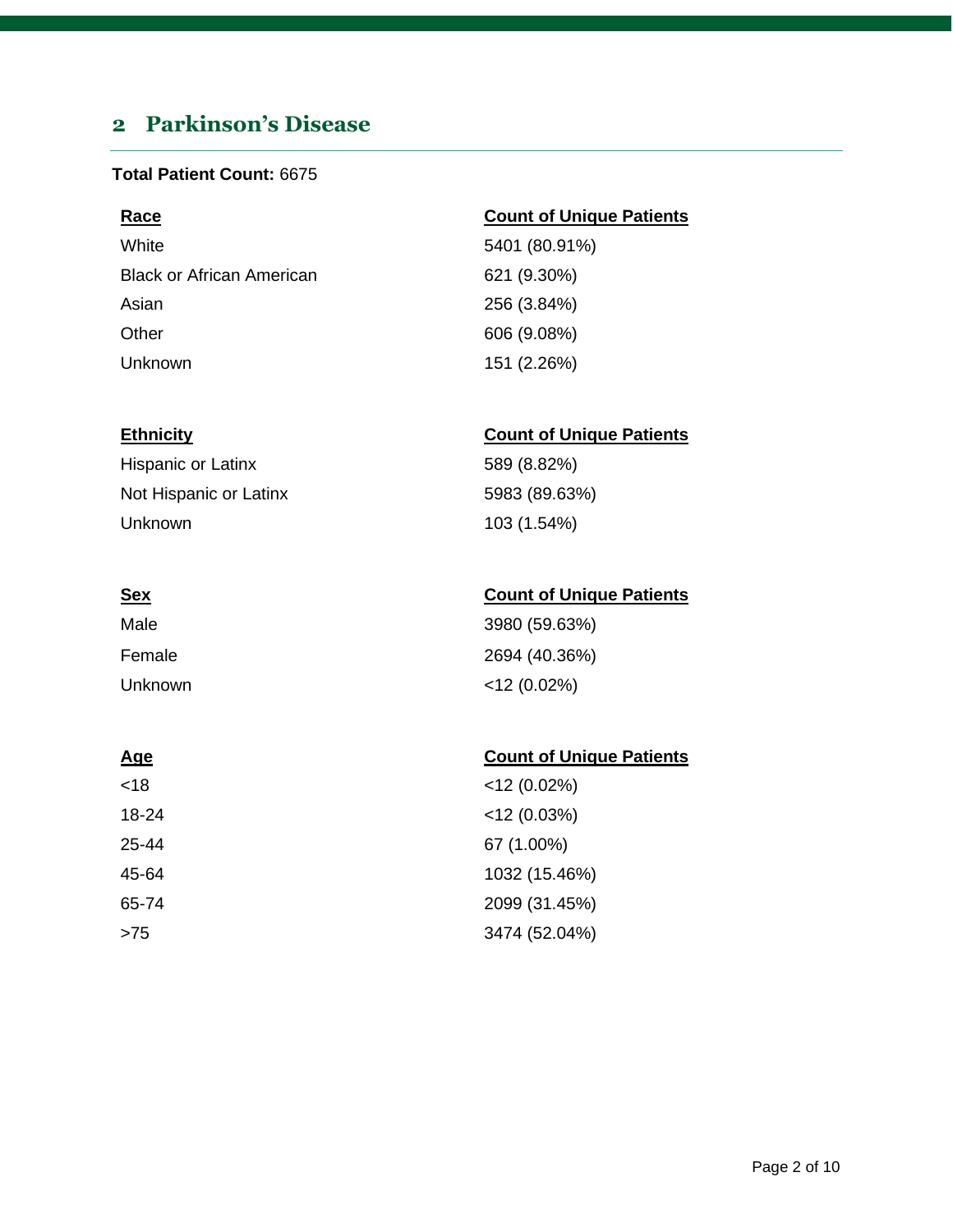# <span id="page-2-0"></span>**3 Epilepsy**

### **Total Patient Count:** 22,914

White 12,304 (53.07%) Black or African American 6839 (29.85%) Asian 439 (1.92%) Other 2912 (12.71%) Unknown 420 (1.83%)

Hispanic or Latinx 3390 (14.79%) Not Hispanic or Latinx 19,237 (83.95%) Unknown 287 (1.25%)

| Male    | 11,120 (48.53%) |
|---------|-----------------|
| Female  | 11,794 (51.47%) |
| Unknown | $0(0.00\%)$     |

| <18   | 2089 (9.12%)  |
|-------|---------------|
| 18-24 | 1802 (7.86%)  |
| 25-44 | 6864 (29.96%) |
| 45-64 | 6534 (28.52%) |
| 65-74 | 2948 (12.87%) |
| >75   | 2677 (11.68%) |

### **Race Count of Unique Patients**

### **Ethnicity Count of Unique Patients**

### **Sex Count of Unique Patients**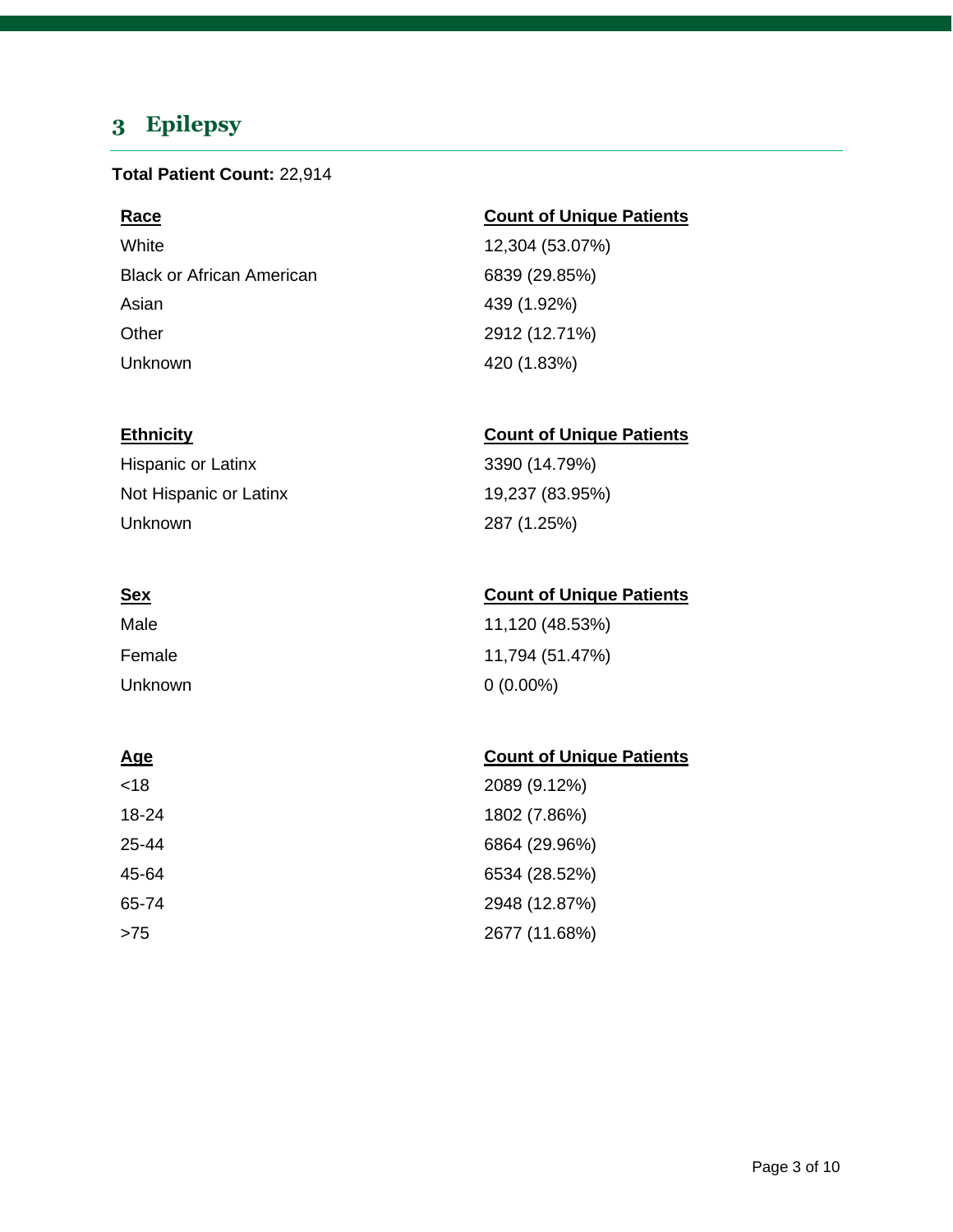# <span id="page-3-0"></span>**4 Migraine**

### **Total Patient Count:** 34,520

White 19,388 (56.16%) Black or African American 8904 (25.79%) Asian 705 (2.04%) Other 4924 (14.26%) Unknown 599 (1.74%)

Hispanic or Latinx 6586 (19.08%) Not Hispanic or Latinx 27,574 (79.88%) Unknown 360 (1.04%)

| Male    | 6924 (20.06%)   |
|---------|-----------------|
| Female  | 27,595 (79.94%) |
| Unknown | $<$ 12 (0.00%)  |

### **Age** Count of Unique Patients

| <18   | 1128 (3.27%)    |
|-------|-----------------|
| 18-24 | 2672 (7.74%)    |
| 25-44 | 14,909 (43.19%) |
| 45-64 | 11,354 (32.89%) |
| 65-74 | 2921 (8.46%)    |
| >75   | 1536 (4.45%)    |

### **Race Count of Unique Patients**

### **Ethnicity Count of Unique Patients**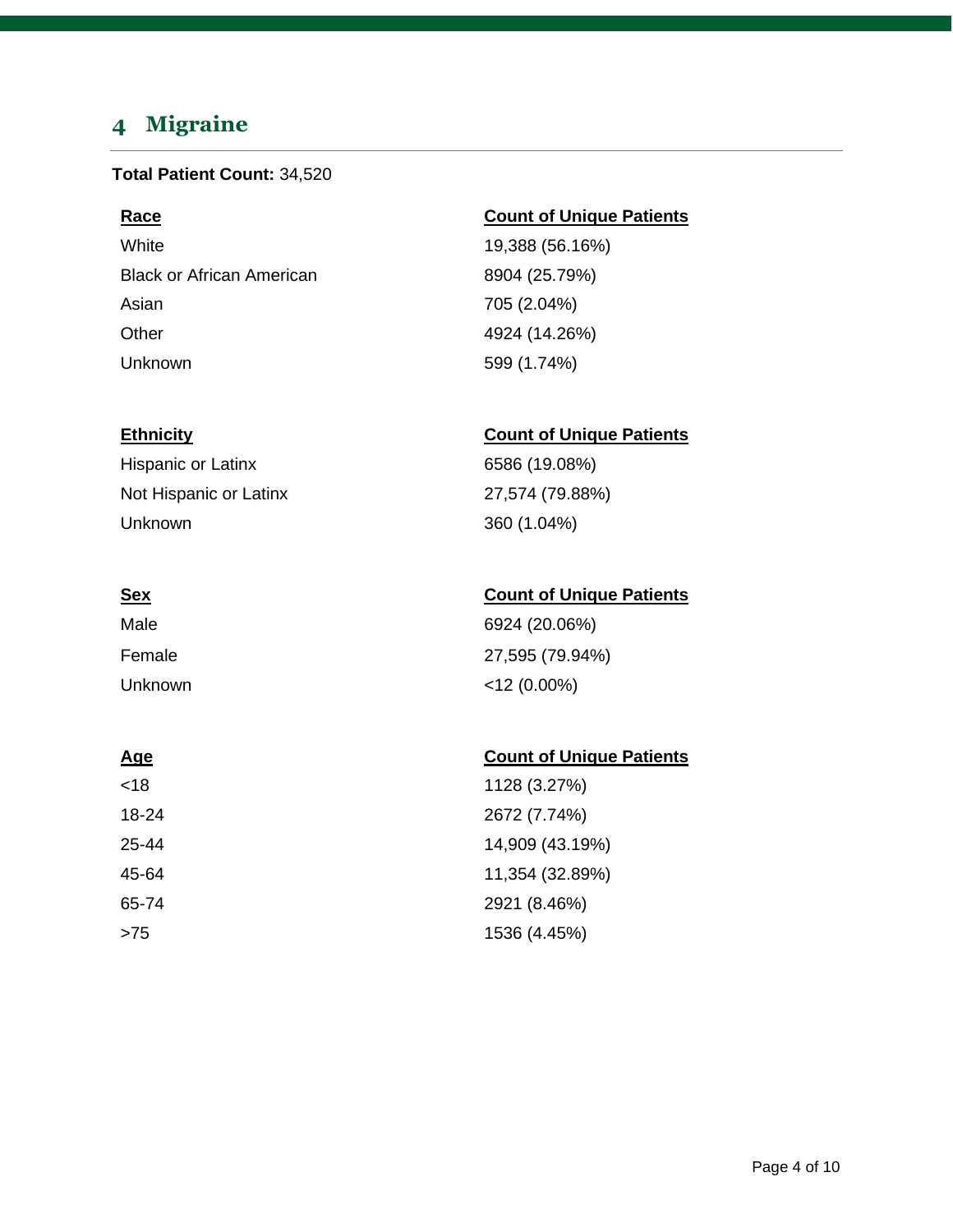# <span id="page-4-0"></span>**5 Multiple Sclerosis**

### **Total Patient Count:** 5532

White 3634 (65.69%) Black or African American 1238 (22.38%) Asian 70 (1.27%) Other 504 (9.11%) Unknown 86 (1.55%)

### **Race Count of Unique Patients**

### **Ethnicity Count of Unique Patients**

Hispanic or Latinx 541 (9.78%) Not Hispanic or Latinx 4917 (88.88%) Unknown 74 (1.34%)

### **Sex Count of Unique Patients**

| Male    | 1481 (26.77%) |
|---------|---------------|
| Female  | 4051 (73.23%) |
| Unknown | $0(0.00\%)$   |

| <18   | 16 (0.29%)    |
|-------|---------------|
| 18-24 | 87 (1.57%)    |
| 25-44 | 1812 (32.75%) |
| 45-64 | 2476 (44.76%) |
| 65-74 | 829 (14.99%)  |
| >75   | 312 (5.64%)   |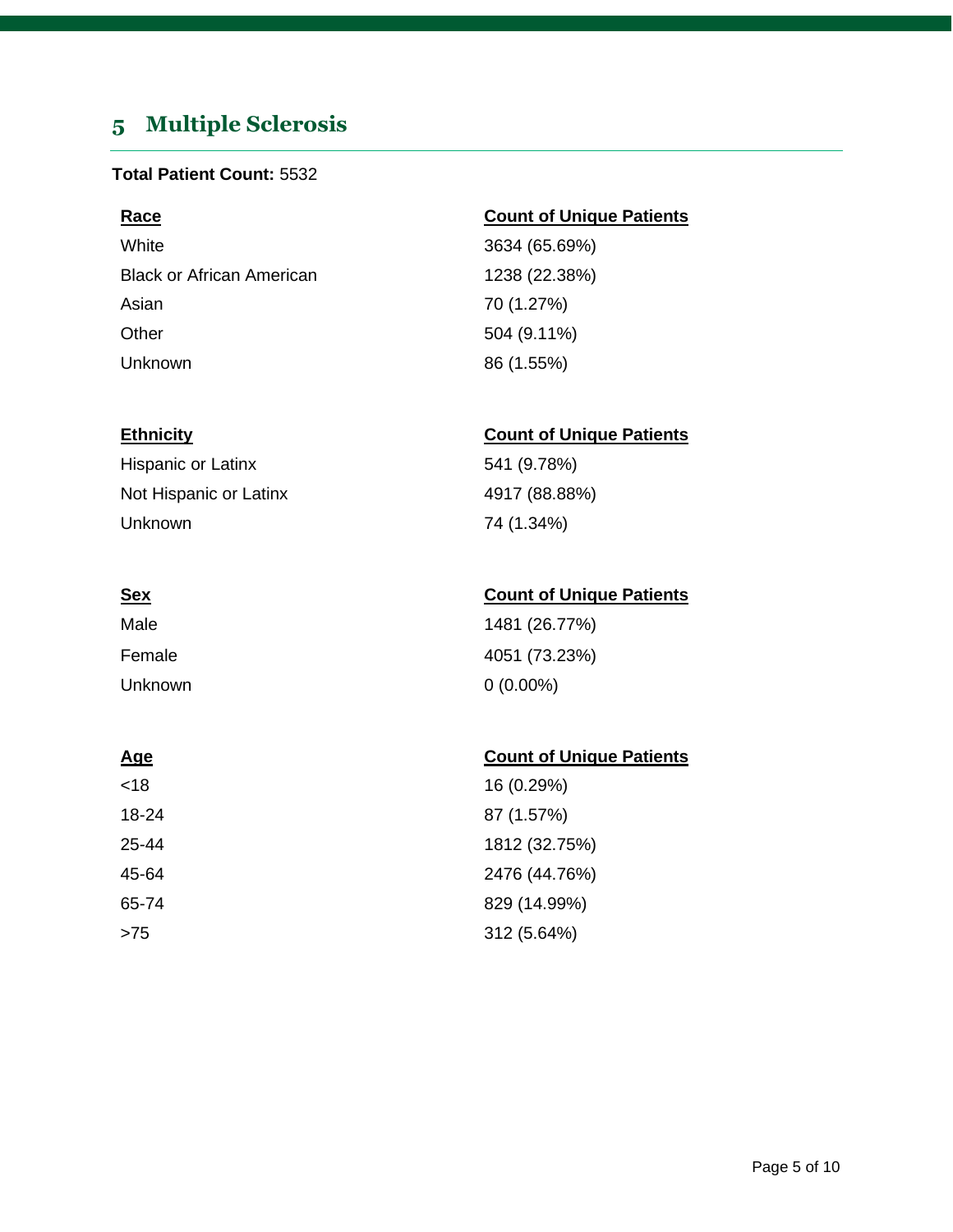# <span id="page-5-0"></span>**6 Amyotrophic Lateral Sclerosis**

### **Total Patient Count:** 299

| <b>Race</b>                      | <b>Count of Unique Patients</b> |
|----------------------------------|---------------------------------|
| White                            | 204 (68.23%)                    |
| <b>Black or African American</b> | 35 (11.71%)                     |
| Asian                            | 12 (4.01%)                      |
| Other                            | 39 (13.04%)                     |
| Unknown                          | $<$ 12 (3.01%)                  |

### **Ethnicity Count of Unique Patients**

| Hispanic or Latinx     | 36 (12.04%)    |
|------------------------|----------------|
| Not Hispanic or Latinx | 258 (86.29%)   |
| Unknown                | $<$ 12 (1.67%) |

| <u>Sex</u> | <b>Count of Unique Patients</b> |
|------------|---------------------------------|
| Male       | 153 (51.17%)                    |
| Female     | 146 (48.83%)                    |
| Unknown    | $0(0.00\%)$                     |

| <18   | $0(0.00\%)$    |
|-------|----------------|
| 18-24 | $0(0.00\%)$    |
| 25-44 | $<$ 12 (3.34%) |
| 45-64 | 96 (32.11%)    |
| 65-74 | 98 (32.78%)    |
| >75   | 95 (31.77%)    |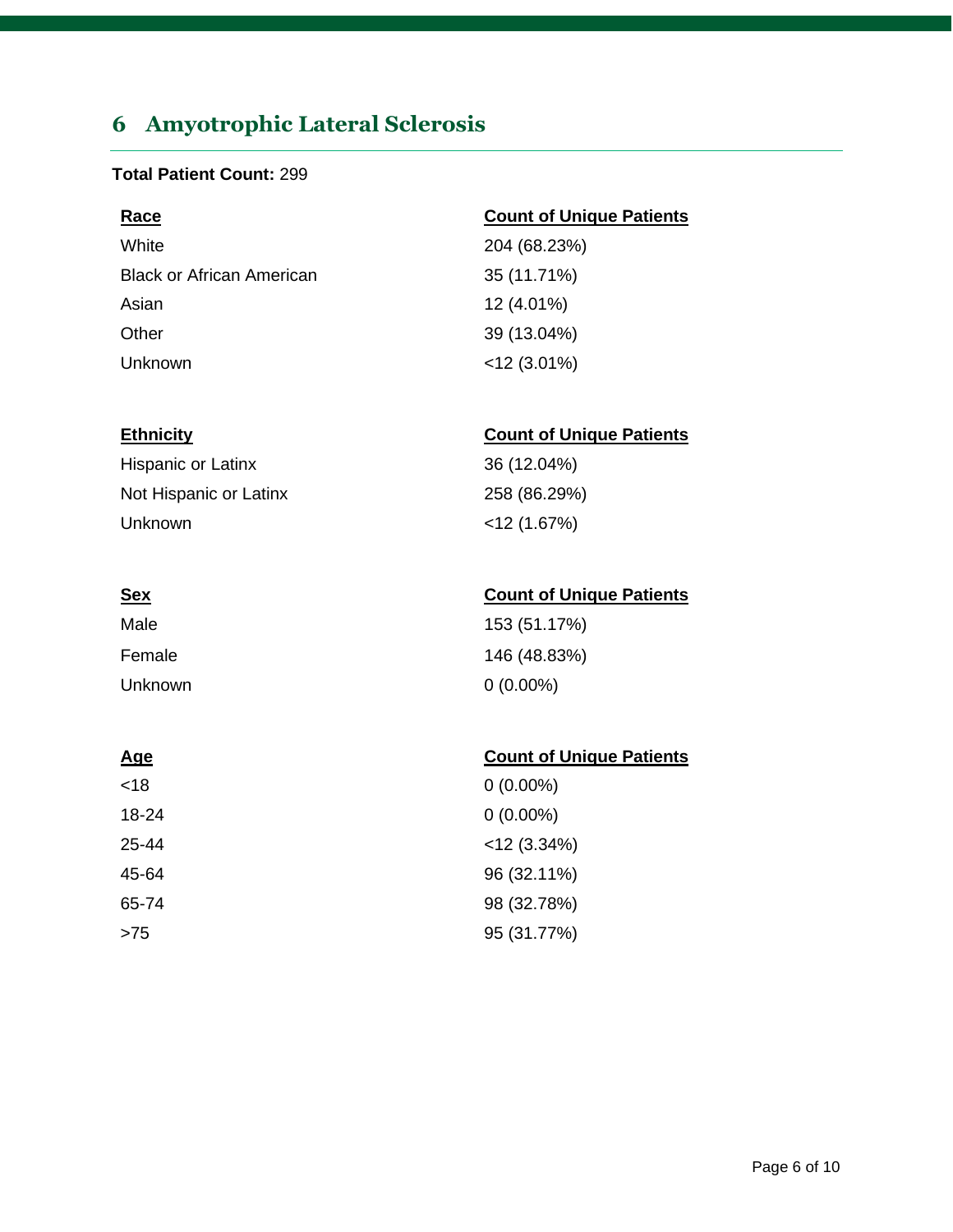# <span id="page-6-0"></span>**7 Stroke**

### **Total Patient Count:** 12,890

White 5562 (43.15%) Black or African American 5122 (39.74%) Asian 322 (2.50%) Other 1603 (12.44%) Unknown 281 (2.18%)

Hispanic or Latinx 1849 (14.34%) Not Hispanic or Latinx 10,858 (84.24%) Unknown 183 (1.42%)

| Male    | 6286 (48.77%) |
|---------|---------------|
| Female  | 6604 (51.23%) |
| Unknown | $0(0.00\%)$   |

| <18   | 82 (0.64%)    |
|-------|---------------|
| 18-24 | 54 (0.42%)    |
| 25-44 | 865 (6.71%)   |
| 45-64 | 3808 (29.54%) |
| 65-74 | 3425 (26.57%) |
| >75   | 4656 (36.12%) |

### **Race Count of Unique Patients**

### **Ethnicity Count of Unique Patients**

### **Sex Count of Unique Patients**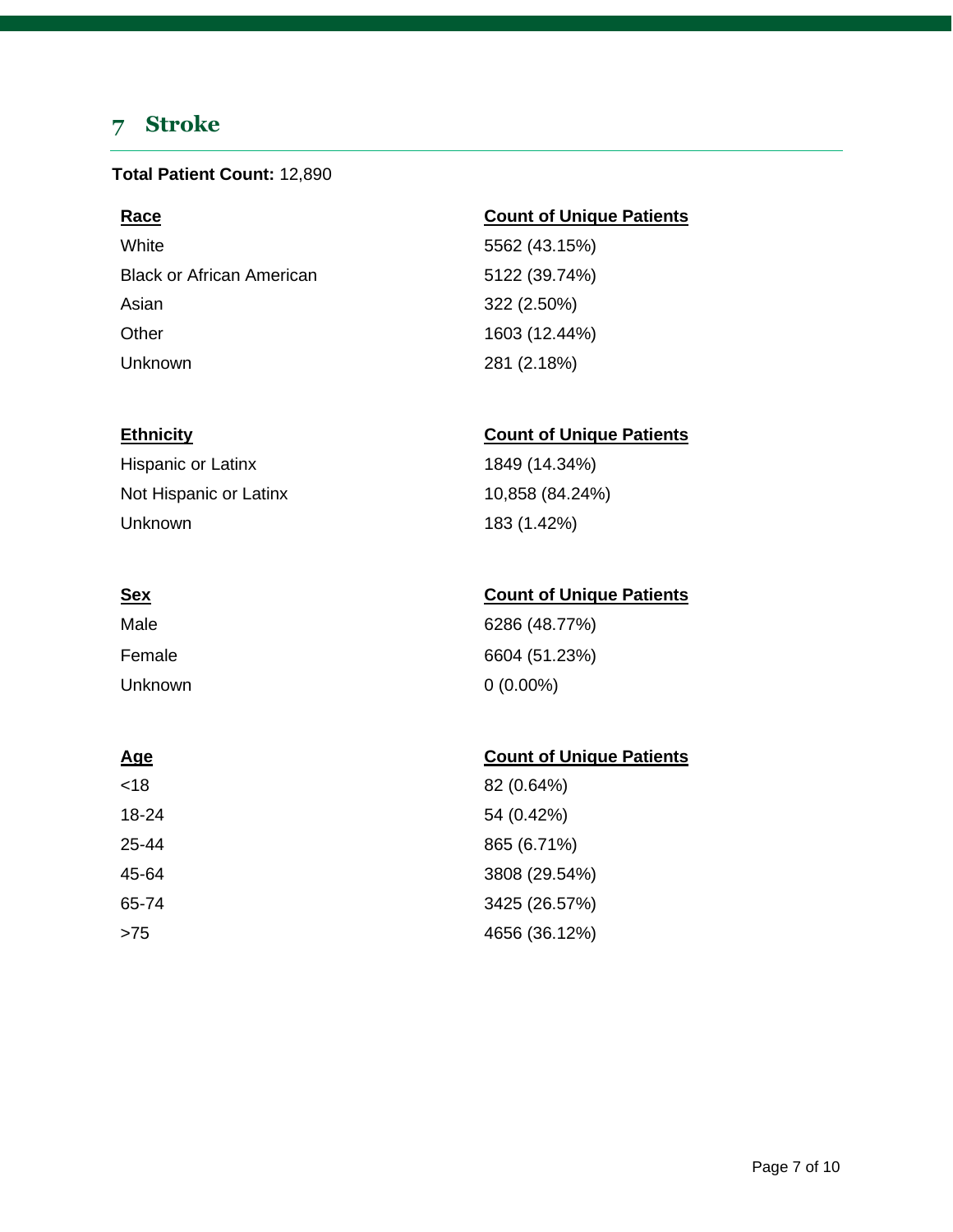# <span id="page-7-0"></span>**8 Post-Operative Delirium**

### **Total Patient Count:** 4572

White 2194 (47.99%) Black or African American 1636 (35.78%) Asian 96 (2.1%) Other 557 (12.18%) Unknown 89 (1.95%)

Hispanic or Latinx 627 (13.71%) Not Hispanic or Latinx 3885 (84.97%) Unknown 60 (1.31%)

| Male    | 2173 (47.53%) |
|---------|---------------|
| Female  | 2399 (52.47%) |
| Unknown | $0(0.00\%)$   |

| <18   | 19 (0.42%)    |
|-------|---------------|
| 18-24 | 36 (0.79%)    |
| 25-44 | 272 (5.95%)   |
| 45-64 | 982 (21.48%)  |
| 65-74 | 1080 (23.62%) |
| >75   | 2183 (47.75%) |

### **Race Count of Unique Patients**

### **Ethnicity Count of Unique Patients**

### **Sex Count of Unique Patients**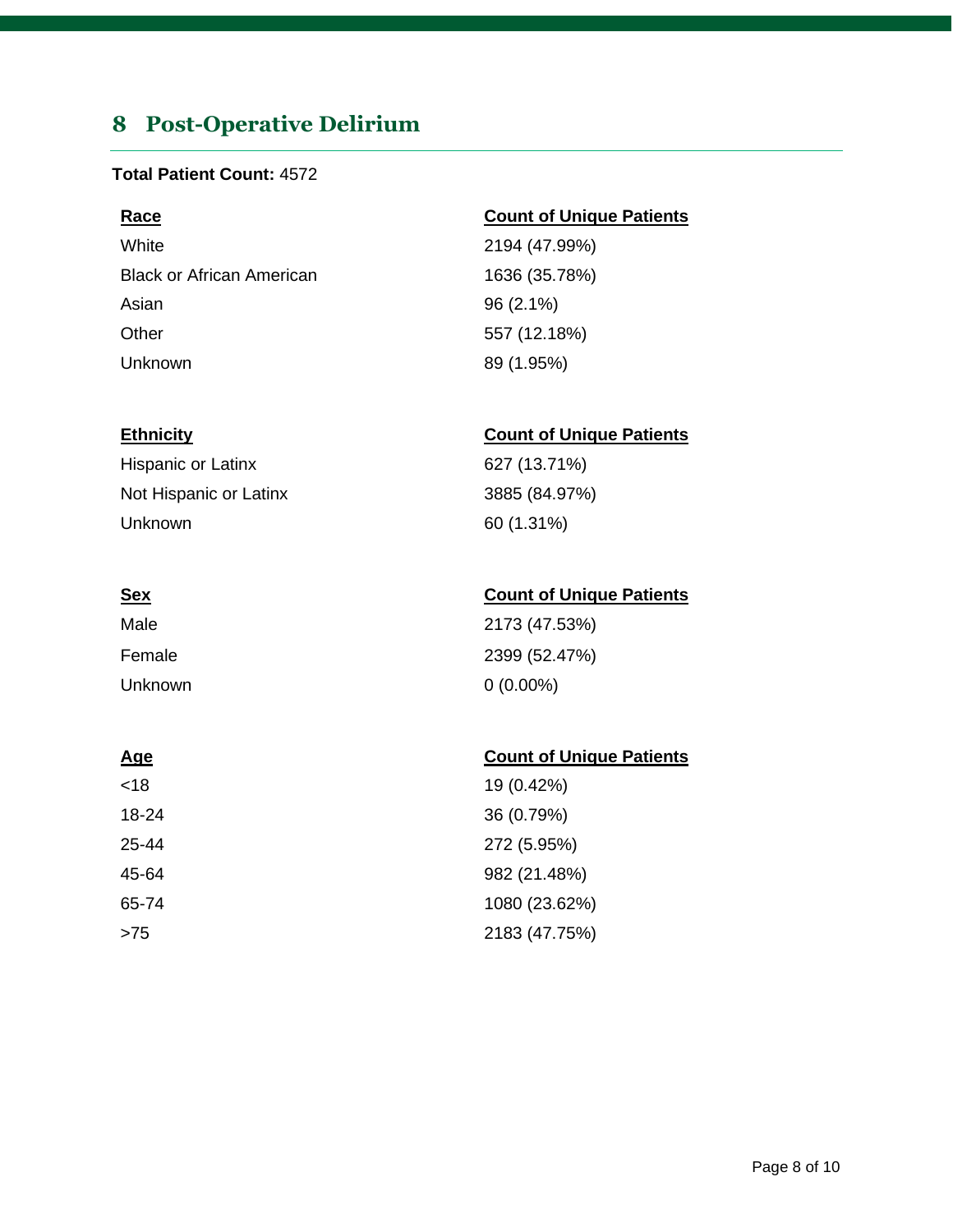# <span id="page-8-0"></span>**9 Alzheimer's Disease**

### **Total Patient Count:** 6176

White 3198 (51.78%) Black or African American 2072 (33.55%) Asian 117 (1.89%) Other 683 (11.06%) Unknown 106 (1.72%)

Hispanic or Latinx 802 (12.99%) Not Hispanic or Latinx 5297 (85.77%) Unknown 77 (1.25%)

| Male    | 2181 (35.31%) |
|---------|---------------|
| Female  | 3995 (64.69%) |
| Unknown | $0(0.00\%)$   |

### **Age** Count of Unique Patients

| <18   | $0(0.00\%)$    |
|-------|----------------|
| 18-24 | $<$ 12 (0.02%) |
| 25-44 | $<$ 12 (0.02%) |
| 45-64 | 205 (3.32%)    |
| 65-74 | 654 (10.59%)   |
| >75   | 5315 (86.06%)  |

### **Race Count of Unique Patients**

### **Ethnicity Count of Unique Patients**